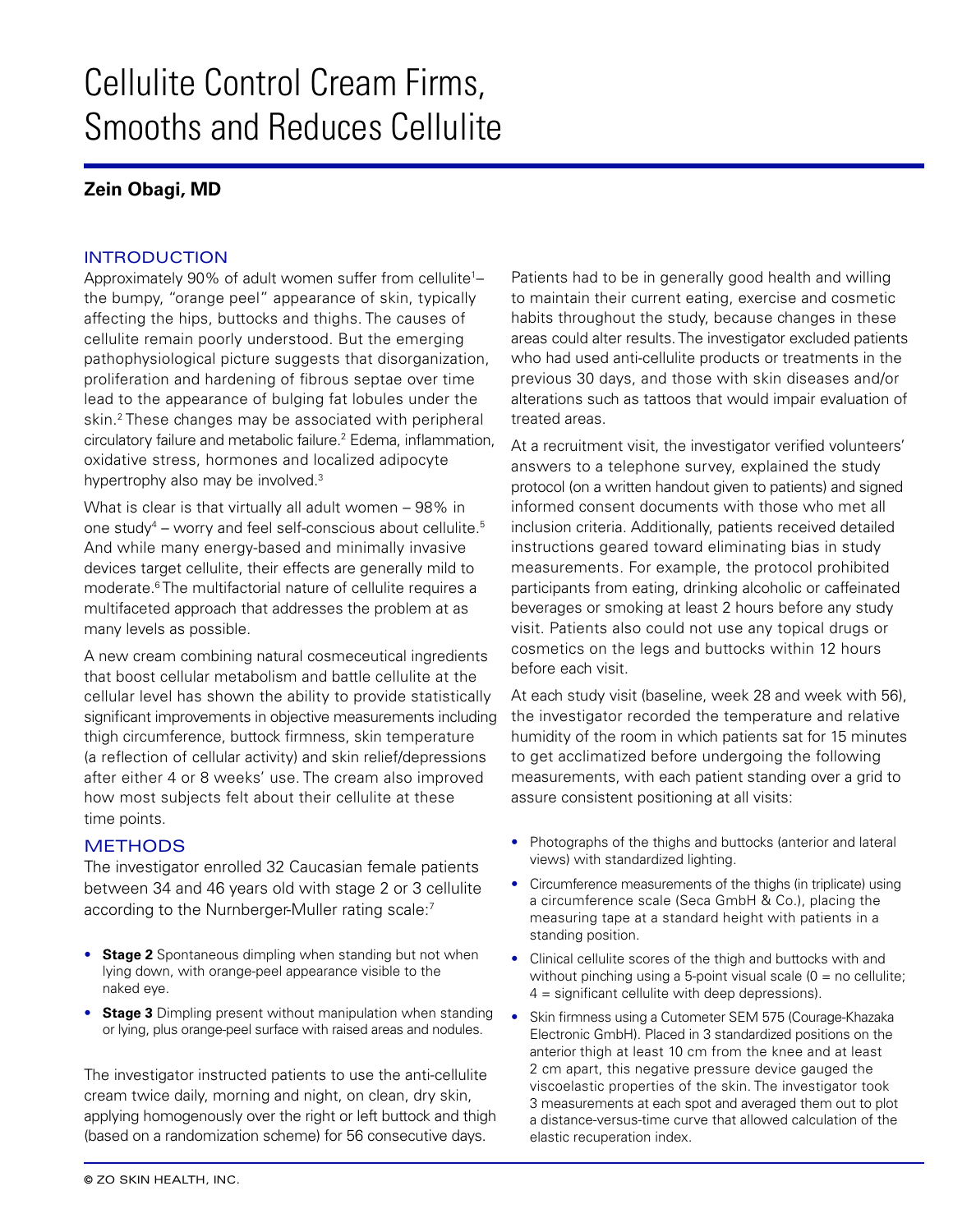- Skin temperature and thermal imaging, both done with an E60 thermal camera (FLIR).
- Skin relief/surface contour of the upper thigh using the Antera 3D (Miravex Ltd.) in depressions mode, using a stadiometer (Seca) to position patients consistently.

For control purposes, the investigator measured each subject's ankle circumference (cm) in triplicate at each visit using the Seca measuring tape to assess liquid retention. Also at each visit, the investigator weighed patients using a Vulcano digital scale (Taurus). The investigator excluded from statistical analysis any subjects with fluctuations of 5% or higher in weight and/or ankle perimeter.

#### STUDY MATERIALS

The study cream (Oraser® Cellulite Control) contains a breakthrough blend of ingredients that reduce the contour and appearance of cellulite quickly and effectively:

- **Plankton extract** Provides a slimming and toning effect by increasing cellular and tissue metabolism, which in turn improves muscle tone.
- **Saccharide isomerase** Minimizes new "nightly" fat deposits by interrupting the body's natural circadian rhythm and stimulates new collagen for added firming.
- **Caffeine, coenzyme A and carnitine** Accelerate the breakdown of fat tissue by enhancing metabolism.
- **Carrageenan extract** Provides instant firming and tightening effects.
- **Phosphatidylcholine** Stimulates fat-destroying lipase enzymes.

#### STATISTICAL ANALYSIS

Data entry, analysis and advanced statistical analysis were performed by the investigator and validated by an independent investigator. The investigator performed a detailed statistical analysis using SPSS Statistics 20.0 software (IBM). The investigator used the Shapiro-Wilk test to assure a normal data distribution was obtained. If normal data distribution was verified, Student's t-test was applied to compare pre- and post-treatment values at each time point. For abnormal data distributions, the investigator used the nonparametric Wilcoxon test. Two significance values (0.05 and 0.10) were established.

#### **RESULTS**

Of the 32 patients enrolled, the investigator included 22 in final results. A total of 10 dropped out for unknown reasons unrelated to the cream, had erroneous measurements or did not meet control specifications. Routine measurements of weight and ankle circumference showed that on average, both parameters changed less than 1% throughout the study. The mean amount of product patients used per application was  $2.05 \pm 0.50$  g during the first month, and  $1.08 \pm 0.37$  g during the second month.

Objective measurements revealed statistically significant changes at one or more time points in the superior thigh, buttocks, skin temperature and skin contour. In the superior thigh, patients experienced a transient, statistically significant mean increase of 0.52% at day 28, followed by a statistically significant mean decrease of  $0.82\%$  (p = 0.04 versus baseline) at day 56. At this time point, superior thigh perimeter decreased for 54.5% of patients, with a maximum decrease of 5.43%. At day 28, a statistically nonsignificant 45.45% of patients experienced superior thigh decreases, with a maximum of 1.50%.



**Infrared Thermography** Uneven fat build-up can cause varied distribution of temperature. An increase in uniformity of skin temperature demonstrates an increase in microcirculation and the reduction of uneven fat build-up.

Patients' inferior thighs experienced mean decreases of 0.01% (maximum 3.29%) at day 28 and 0.96% at day 56, but neither change reached statistical significance. At day 56, 72.73% of patients experienced inferior thigh decreases, with a maximum reduction of 5.56%.

Patients' buttocks showed statistically significant reductions at day 56 with and without pinching. At this juncture, patients had achieved mean reductions of 0.64 ( $p = 0.00$  versus baseline) and  $0.32$  ( $p = 0.02$ ), respectively, on a 5-point scale. The corresponding figures at 28 days – 0/no change and 0.05, respectively – failed to reach statistical significance.

To account for ambient temperature changes between the various measurement points for skin temperature, the investigator subtracted the differences between the temperature of the measurement room at days zero, 28 and 56 from the differences between skin temperature measurements taken at those points. These calculations revealed a statistically significant mean increase at day 28 of 0.49 $^{\circ}$ C (p = 0.001 versus baseline), with 86.36% of